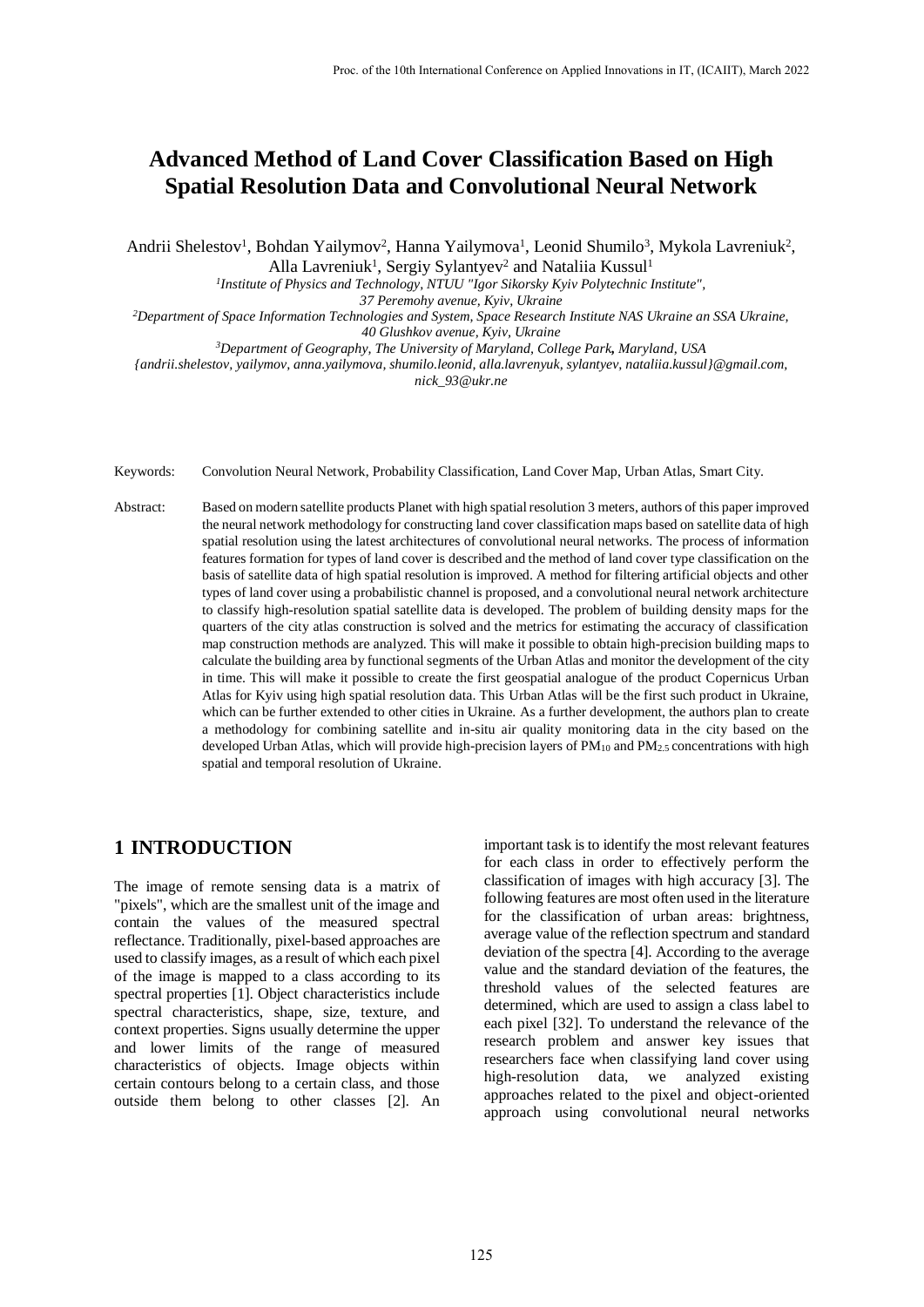(CNN), which gave us the opportunity to improve our own algorithm for classifying urban areas on Sentinel-2 satellite data with a spatial resolution of 10 meters, as well as to develop a new algorithm for classifying satellite data with a high spatial resolution (for example, Planet data with a spatial resolution of 3 meters).

 Within the object-oriented approach, the smallest spatial unit for mapping is geospatial objects, which look like vector polygons extracted from highresolution remote sensing images using segmentation<br>techniques. These internally homogeneous techniques. These internally homogeneous geographical objects are used as the basic units of the classification map. Conditionally multi-scale segmentation is used to select homogeneous image objects and create appropriate vector polygons [\[5\].](#page--1-5)

The purpose of this article is to consider the main problems of monitoring and classification of land cover in Kyiv on the basis of our proposed neural network algorithm, which provides an opportunity to update annually for city's land cover maps with high spatial resolution, which is crucial information in management decisions when planning the cities development in the long run.

 In recent years, segmentation methods have been proposed with further classification based on CNN to extract the boundary information of objects using self-learning functions from images [\[6\].](#page--1-6) A study by Dong, Wu, Luo, Sun, and Xia (2019) proposed a method for determining geospatial objects based on CNN [\[7\].](#page--1-7) The method consists of the following stages.

Initially, road and river landfills on the historical map of the earth's crust are used to zone the target image into several subregions. Subsequent object classification of subregions can be performed in parallel mode. In the second stage, a probability map is built for each subregion, using a modified convolutional network VGG16 [\[8\].](#page--1-8) This network uses five convolution layers, the output of which is combined by the upsampling method [\[7\].](#page--1-7) In the third stage, a vector probability map of object boundaries is built. The subregion images are then extracted from the landfill boundary of each geospatial object. The results of all subregions are combined to form a structured map of geospatial vector classification.

After determining the shape of geospatial objects for each of them the procedure of extraction of features is performed. Traditionally, each class of geospatial objects has a set of features that are determined on the basis of satellite data. Let's focus on the following image characteristics: spectrum, shape and texture. The spectral characteristics the average pixel brightness for the selected object, the

standard deviation and maximum differences of the spectral signals, the normalized differential vegetation index (NDVI) and the normalized differential water index (NDWI) are usually used. These indices are calculated based on satellite data with high spatial resolution (one value per pixel), and the average values of the corresponding pixels that make up the geospatial object are used as features of the object itself. Indicators of the shape of geospatial objects are the size of the object, the ratio of length to width, pixel index of shape and the overall index of shape [\[9\].](#page--1-9) The textural features of geospatial objects use the index PanTex of the presence of buildings [\[10\],](#page--1-10) and the degree of matrices of the gray-level cooccurrence matrices (GLGM[\) \[11\].](#page--1-11) Based on the data of the digital terrain model, you can also calculate the terrain characteristics, including the average topographic height and steepness for each pixel.

The corresponding features of the object are calculated as the average values of the pixels that are part of each geospatial object. In Table 1 lists the features of the classes used in deep learning algorithms are presented.

|                | Table 1: The List of Features Used in the Classification by |
|----------------|-------------------------------------------------------------|
| Deep Learning. |                                                             |

| Spectrum characteristics                                                           | Texture<br>features | Topographic<br>features |
|------------------------------------------------------------------------------------|---------------------|-------------------------|
| The average value of the<br>spectrum signals<br>in<br>different satellite channels | Homogeneity         | Height                  |
| Standard deviation<br>of<br>spectral signals in different<br>satellite channels    | Contrast            | Incline                 |
| Brightness of<br>spectral<br>signals                                               | Unlikeness          |                         |
| Maximum differences of<br>spectral signals                                         | Entropy             |                         |
| Normalized<br>vegetation<br>index (NDVI)                                           | Correlation         |                         |
| Normalized water<br>index<br>(NDWI)                                                |                     |                         |

I[n Figure 1](#page--1-12) presents the NDVI values for selected types of land cover and different geospatial objects. You can use additional geospatial data from different sources to obtain additional informational features.

Different land cover classification methods based on high spatial resolution data can be very useful for different land classification problems under different urban agglomerations, making it possible to obtain an accurate geospatial vector urban atlas like the Copernicus Urban Atlas. The use of satellite data with a spatial resolution of 10 meters does not make it possible to accurately identify artificial objects in suburban areas.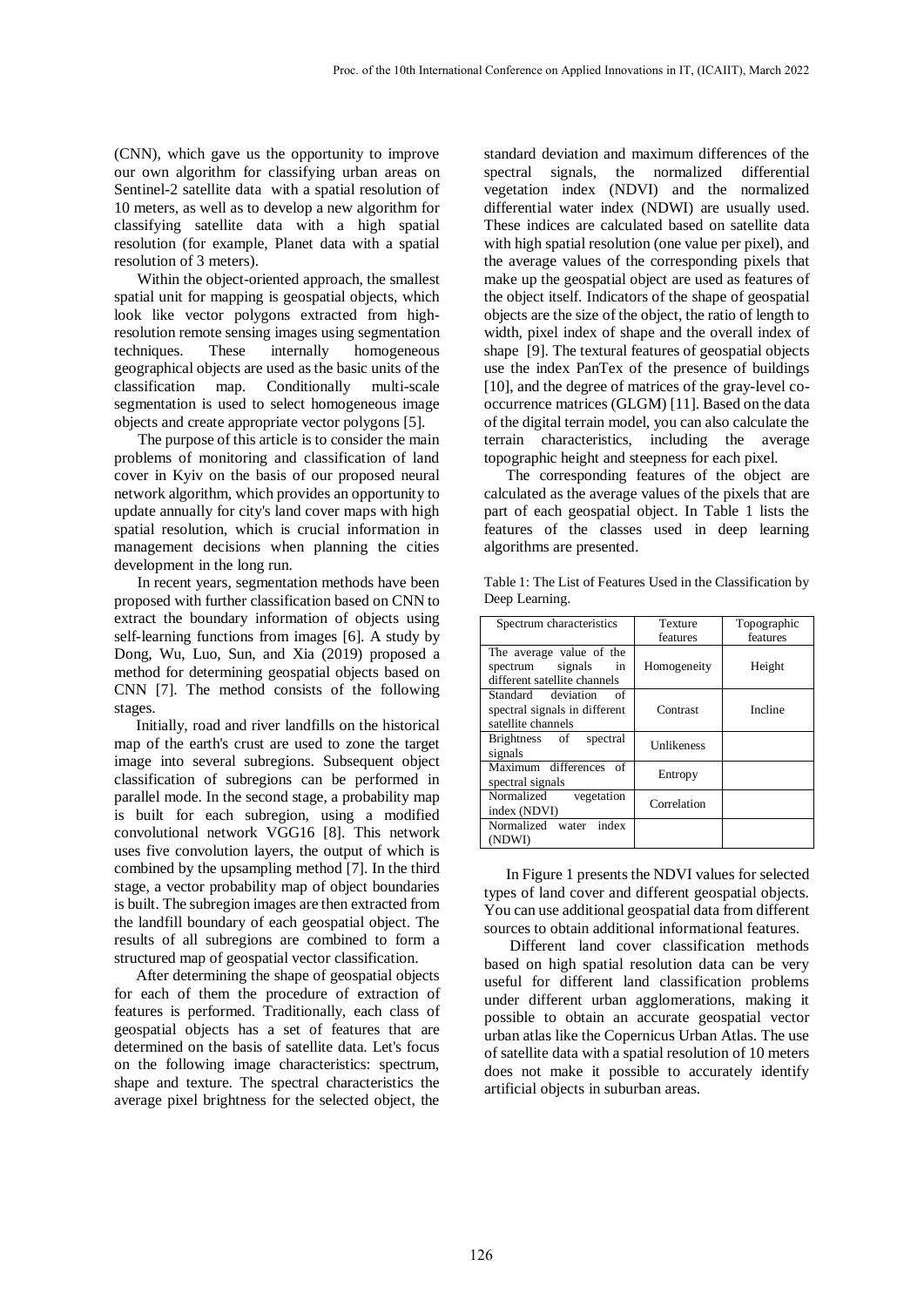

Figure 1: Examples of NDVI values for selected types of land cover and various geospatial objects of the Kyiv city and its environs based on Planet data.

In recent years, the Object-based image land cover classification has attracted considerable attention based on objects with high spatial resolution data and a convolutional neural network for mapping the earth's surface using remote sensing images. Numerous studies over the past decade have examined a wide range of issues related to land mapping  $[1] - [8]$ . However, most of these studies focused on agricultural land and crop types. In our case, it is important to accurately identify artificial objects, the identification of which on the satellite data of high spatial resolution may cause problems with shadows from large buildings, which belong by the neural network to the incorrect class. This is our research - to improve existing and develop our own neural network algorithm for the classification of urban areas.

## **2 METHOD**

#### **2.1 Study Area**

Mapping urban land use and land cover is a fundamental task of urban planning and management. Very high resolution (VHR) satellite images, such as images from QuickBird, IKONOS,

GeoEye, WorldView-2/3/4 and GaoFen-2, have shown a great advantage in urban land monitoring conditions due to high spatial detailing, compared to free data. In recent years, many studies have been conducted in the world on the classification of urban land use and soil cover based on VHR images [\[12\],](#page-6-2) [\[34\],](#page-7-0) [\[35\],](#page-7-1) [\[37\].](#page-7-2) High-resolution classification methods can generally be divided into two classes pixel-based methods and object-based method[s \[13\].](#page-6-3) The first defines the classes for individual pixels mainly on the basis of spectral information. In VHR images, pixel-by-pixel methods can be problematic because the spectral values of individual pixels on the earth's surface do not reflect the characteristics of the object. Object-oriented methods have been proposed to solve this problem. Unlike pixel-bypixel methods, object-oriented methods combine adjacent pixels into objects using image segmentation, such as Multi-Resolution, Mean-Shift or Quadtree-Seg, and the objects are considered as units of classification [\[14\].](#page-6-4) Object-oriented classification methods greatly help to reduce problems with pixel-by-pixel approaches, while the quality of image segmentation significantly affects the accuracy of classification [\[13\].](#page-6-3) In addition, analysts must first randomly select a set of object features or design representative features as input to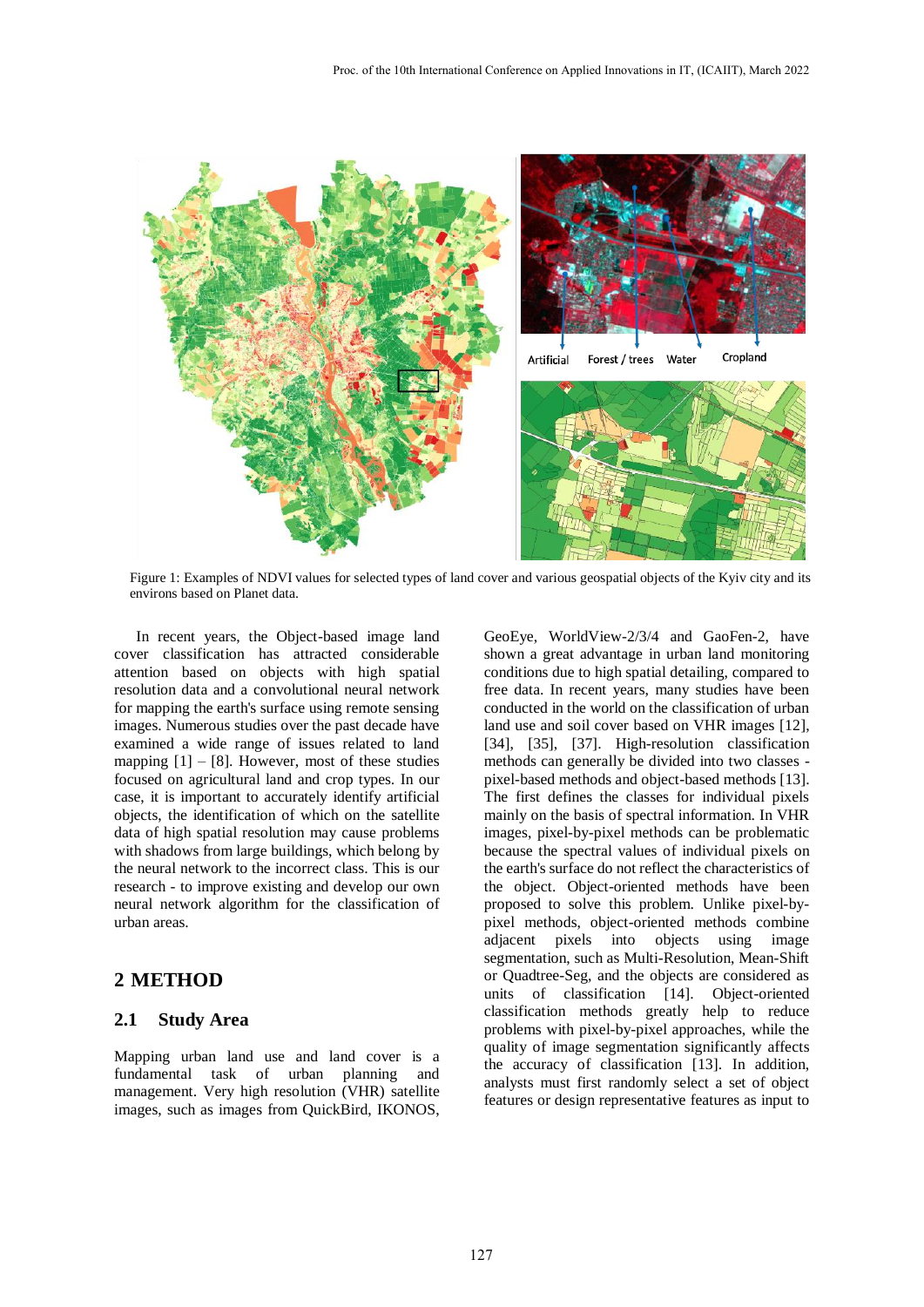the classification using design techniques methods. The effectiveness of the selected features also affects the accuracy of the classification. Objects selected in a complex urban area are unlikely to be representative of all types of land cover. To solve this problem, it is necessary to provide automatic selection of features on images from remote sensing satellites instead of using manually selected features.

# **2.2 Classification Procedures**

Artificial intelligence methods for image recognition and computer vision, such as K-means, neural networks (NN), support vector machines (SVMs), and random forests (RF), are not effective ways to classify Earth remote sensing images. A study by Fu, Zhao, Li, and Shi (2013) proposed for those purposes the idea of deep learning [\[14\].](#page-6-4) Compared to traditional machine learning methods such as NN, SVM and RF, deep learning models provide automatic feature extraction from large data sets. They learn to remove key features in the modeling process; thus, do not require prior selection of signs. In computer vision communities, deep learning, including convolutional neural networks (CNNs), has been used successfully to categorize images, identify goals, and understand scenes [\[15\].](#page-6-5) As a rule, typical CNNs include convolutional and aggregation layers, a nonlinearity activation function followed by fully bound layers as classifiers. CNN's first application of remote sensing was the allocation of road networks and buildings by Mnih and Hinton (2010) [\[16\].](#page-6-6) CNN has recently been used for pixelby-pixel semantic labeling (or classification) of highresolution remote sensing images. Mnih and Hinton (2010) proposed the CNN architecture for aerial imaging. Wang et al. (2015) used a three-layer CNN structure and a finite state machine to identify the road networ[k \[17\].](#page-6-7) Hu et al. (2015) used a pre-trained CNN network to classify different scenes in highresolution remote sensing images [\[18\].](#page-6-8) Längkvist and others (2016) used CNN for the pixel-by-pixel classification of 0.5 m aerial photographs in natural colors into five classes of land cover, including vegetation, land, roads, buildings, and water, using the Digital Surface Model (DSM) [\[19\].](#page-6-9) Maltezos (2016) used CNN to identify buildings based on ortho-photo images using object height information [\[20\].](#page-6-10) Pan and Zhao (2017) proposed an extended CNN model for land cover classification based on 4 channel GaoFen-2 satellite images of rural areas [\[21\].](#page-6-11) Long at al. (2015) proposed a fully convolutional neural network (FCN) [\[22\].](#page-6-12) In FCN, fully connected layers in CNN are replaced by layers

with upward convolution and merged with a shallow layer. Because the standard CNN model is based on the "image label" principle, the FCN's "start-to-end" labeling mode is more suitable for pixel-based image classification, and assigning a specific class to each pixel. The structure of the FCN has also shown great potential in the classification of remote sensing images. Sherrah (2016) proposed the FCN structure without decreasing sampling for semantic marking based on reference data from the International Society for Photogrammetry and Remote Sensing (ISPRS) in Vaihingen and Potsdam, which are publicly available aerial photographs in conventional colors with spatial resolution 9 cm and accompanied by DSMs derived from Lidar [\[23\].](#page-6-13) Based on the same data sets, implemented a multi-scale FC[N \[24\].](#page-6-14) The ensemble FCN model is offered [\[25\].](#page-6-15) Maggiori at al. (2017) compared CNN and FCN models for aerial photography and presented a multilayer perceptron (MLP) structure based on the FCN model for large-scale aerial photography classificatio[n \[26\].](#page-7-3) Our review of the literature shows that most of the existing studies, with exception of [\[24\],](#page-6-14) were conducted on basis of test sets ISPRS. Although these publicly available datasets provide images and reference sources for more efficient modeling and model comparisons, lower-spatial satellite imagery is often used for operational land classification and land use in large urban areas, and accurate DSMs are not always available. The U-Net model proposed in [\[27\]](#page-7-4) is an improved FCN model, characterized by symmetrical U-shaped architecture consisting of an encoder and a decoder. This model combines lowlevel features with detailed spatial information with high-level features with semantic information to improve segmentation accuracy and achieves promising results in segmentation problems of individual classes, such as biomedical image segmentation, aerial road network definition, building identification and sea and land segmentation in Google Earth images. For multiclass classification tasks such as land cover classification, contextual information at different scales is important, as the characteristics of different types of land cover or terrestrial objects usually have different scales [\[27\].](#page-7-4) However, this information is not included in the original form of the U-Net model. Convolution is an important step in the CNN and FCN models because it allows models to distinguish features of different scales and degrees of abstraction.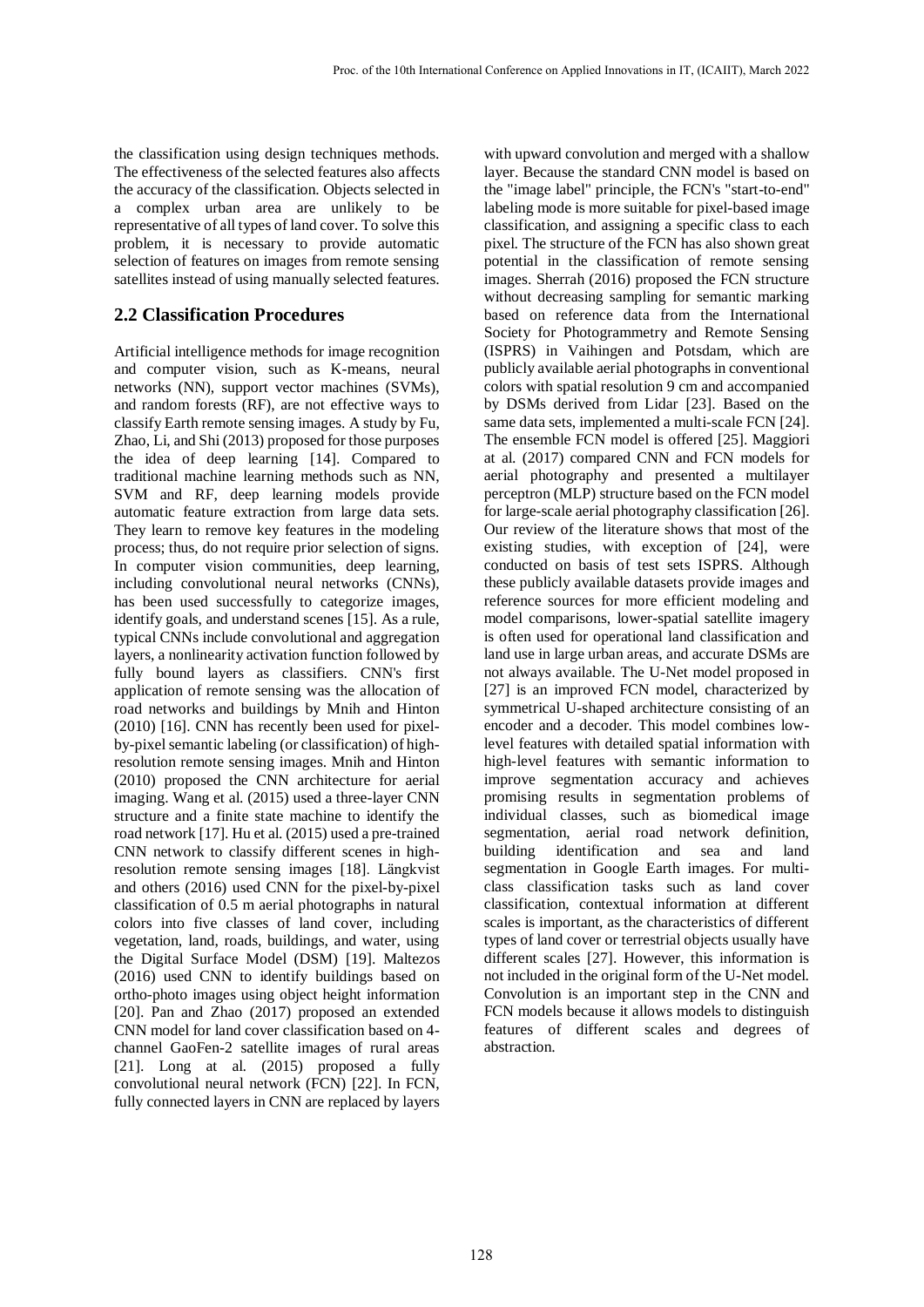### **2.3 NN Architecture**

The initial form of the U-Net architecture consists of a compression path and a mirror expansion path. The convolution path determines high-level features through convolution and merges operations, while the spatial resolution of object maps is reduced. The expansion path (decoder) attempts to restore the resolution of object maps using up convolution operations. For each level of the compression path, feature maps are transmitted to a similar level in the decoder, which allows you to distribute contextual information over the network. For our experiments, we use one of the most accurate deep learning architectures for semantic segmentation tasks, the U-Net model. The architecture of our U-Net model traditionally consists of convolutional and deconvolutional parts, which are interconnected by a concatenation operation.

Traditionally, cross-entropy (CE) or weighted cross-entropy is chosen as a loss function (1) for multilayer perceptron training and deep learning models [\[5\]:](#page-6-16)

$$
CE = -\sum_{k=1}^{N} \sum_{c=1}^{C} \alpha_c y_c \log(p_c), \qquad (1)
$$

where C is the number of classes, N is the number of elements in the sample, y is the target vector, in our case we choose one-hot coding, p is the output of the last layer of the neural network,  $\alpha_c$  is the coefficient to control class influence,  $\alpha_c = \frac{N_c}{N_c}$  $\frac{N_c}{N}$ .

Batch normalization is applied before each Relu activation function. Batch normalization scales the input for layers, typically mini-packets, using mean value and variance. This scaling eliminates the internal covariance shift and thus speeds up the learning process [\[28\].](#page-7-5) A  $2 \times 2$  max merge operation is used between the top and bottom layers on the compression path, which reduces the resolution of object maps. The size of the objects in the bottom layer of the compression contour is reduced to 1/64 of the original image. The bottom layer of the standard U-Net model corresponds to the same structure of the bottom layer, that is it includes two consecutive convolutions, batch normalization, and Relu operation.

#### **2.4 Filtration Method**

Given the high segmentation of the terrestrial cover map obtained as a result of the classification of highresolution satellite data, it is necessary to improve the quality of the classification map by post-processing, namely the filtering of the resulting map. To do this, it is proposed to use an additional channel, which contains the recognition probabilities of each pixel according to each type of land cover.

The neural network used to construct the terrestrial cover map uses the Softmax layer to convert objects to the probability that a pixel belongs to each type of land cover. This function reduces the K-dimensional vector z with arbitrary values of the components to the K-dimensional vector  $\sigma$  (z) with the actual values of the components on the interval [0, 1] giving a sum of one. The function is set as follows (2), (3):

$$
\sigma \colon \mathbb{R}^K \to [0,1]^K \,, \tag{2}
$$

$$
\sigma(z)_j = \frac{e^{z_j}}{\sum_{k=1}^K e^{z_k}}.
$$
\n(3)

The probability that an object  $x_i$  with a class  $y_i$ will occur in the sample is  $(4)$ :

$$
b(x_i)^{[y_i=+1]}(1-b(x_i)^{[y_i=-1]}).
$$
 (4)

Therefore, we will record the plausibility of the sample (the probability of obtaining such a sample in terms of algorithm) (5):

$$
Q(a, X) = \prod_{i=1}^{l} b(x_i)^{[y_i = +1]} (1 - b(x_i)^{[y_i = -1]}),
$$
 (5)

where X is the space of objects x,  $y_i = +1$  is the identifier that object x belongs to class +1.

This plausibility can be used as a functional for learning the algorithm, with an amendment that is more convenient to optimize its logarithm (6):

$$
-\sum_{i=1}^{l} ([y_i = +1] \log b(x_i) + [y_i = -1]
$$
  
log(1 - b(x<sub>i</sub>)))  $\rightarrow$  min. (6)

This loss function allows you correctly to predict the probabilities. Due to the need to filter the resulting mask of artificial objects from unreliable areas that erroneously fell into this mask due to classification, the method of threshold filtering (according to the principle of threshold classification [\[29\]\)](#page-7-6) was used with a threshold of 80% probability channel for artificial class objects.

#### **2.5 Accuracy Assessment**

Due to the limited resolution of satellite images, the density of buildings within quarters on Sentinel classification maps will be higher than they really are. That is why within the research framework, Planet satellite data with a spatial resolution of 3 meters are used to build a land cover classification map for the city of Kyiv. However, even in the absence of such data, for the construction of an urban atlas, the accuracy of classification according to Sentinel images is more than 90% [\[29\],](#page-7-6) [\[30\].](#page-7-7)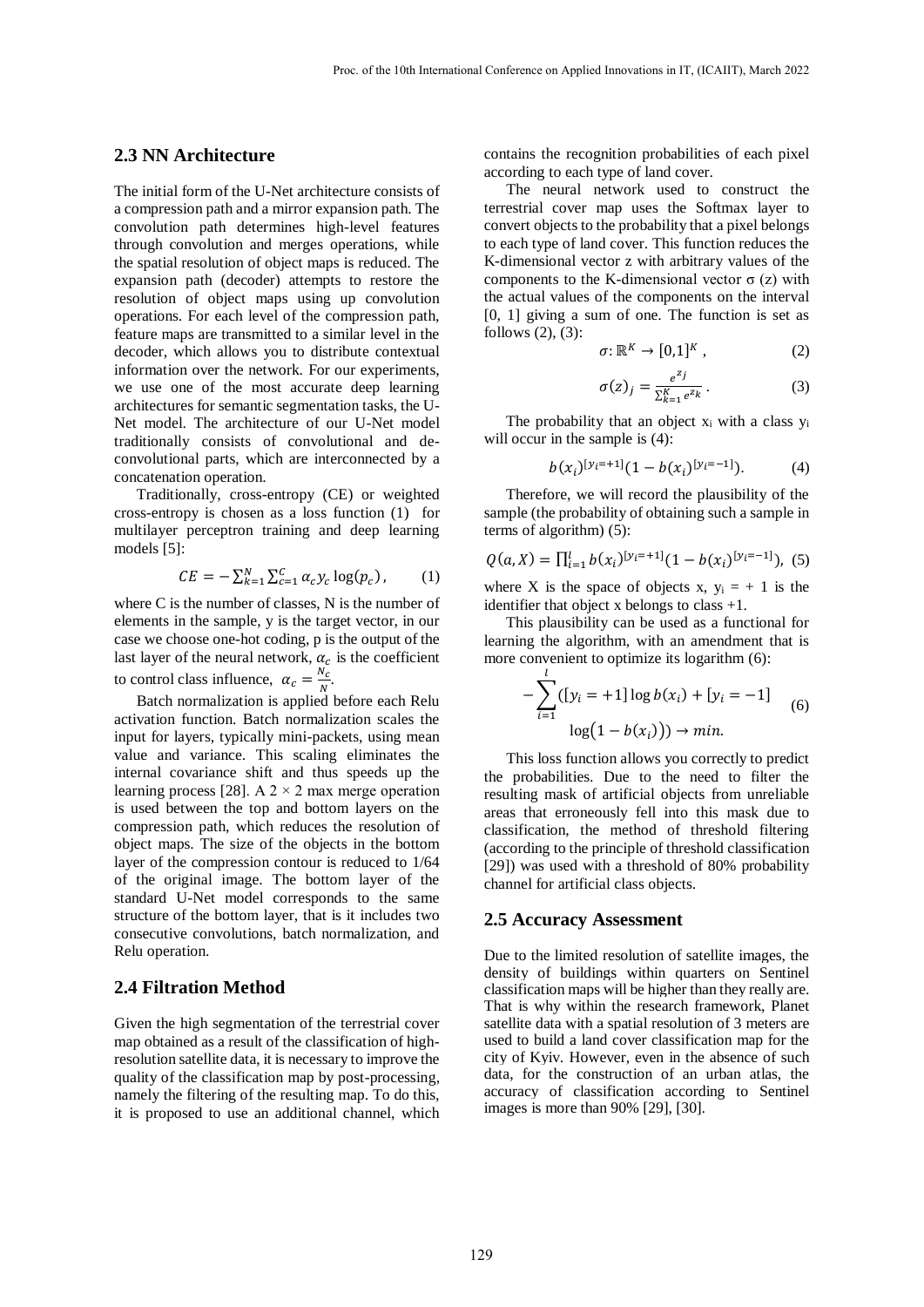The condition for the creation of the Urban Atlas is the need to determine the percentage of buildings in each of the city's neighborhoods. This uses a map of the land cover and a vector layer with quarters of the city, built on the principle described above. To determine the percentage of the area of a certain type of land use (n - land cover class number) for each quarter k we will use the (7):

$$
\forall k = \overline{1, QN}, n = \overline{1, CN}: \ P_k^n = \frac{s_k^n}{s_k} \cdot 100\%, \quad (7)
$$

where  $QN$  - the number of quarters;  $CN$  - the number of earth cover classes on the map obtained as a result of neural network training;  $P_{n}^{k}$  - the ratio of the area of class n to the area of quarter  $k$ ;  $S<sup>n</sup><sub>k</sub>$  - the area of class n in quarter k;  $S_k$  - the area of quarter k. To determine the percentage of buildings, we use formula (7) for the class of land cover "artificial objects" in each of the quarters of the city of Kiev. According to the above formula, the percentages of building density by quarters of the city of Kyiv are calculated.

#### **2.6 Results and Discussion**

To build a map of the land cover for the Kyiv city, cloudless satellite images of Planet with a spatial resolution of 3 meters and 4 multispectral channels (Blue, Red, Green, and Near-Infrared), obtained on September 6, 2020, and June 11, 2020 (Figure 2), over urban areas of Kyiv were used. Python programming language with a set of libraries that work with geospatial objects, including GeoPandas,



Figure 2: Classification map for the city of Kyiv and its environs according to Planet (2020).

was used to analyze spectral channels and highlight geospatial features. For each of the types of land cover, based on the training data, raster images are created for each of the image channels of the Planet satellite.

Using the proposed neural network architecture [\[31\],](#page-7-8) a map of the land cover classification for Kyiv and its environs was built according to Planet data with a spatial resolution of 3 meters (Figure 2). The overall accuracy of the obtained map is 95%, but there are some disadvantages due to the high spatial resolution of the data used.

### **3 CONCLUSIONS**

The article proposes models for the classification of urban land cover by images with high spatial resolution. Like other supervised learning classification methods, the classification procedure consists of a learning phase and a testing phase. Unlike conventional learning strategies, which use randomly selected pixels or image objects as a training sample, the training patterns in our model are pairs of image fragments and their corresponding base chains, with each pixel marked with a specific class. Optimal sets of parameters are studied using inverse propagation and iterations [\[36\].](#page-7-9) In the classification phase, the trained models are executed on the input image to predict the class for each pixel.

The improved method of classification of land cover types on the basis of satellite data of high spatial resolution is described. The design process of information features for land cover types, the architecture of convolutional neural network for classification of satellite data of high spatial resolution is developed. The method of filtering artificial objects and other types of land cover using the probabilistic threshold method is proposed, and the problem of creating building density maps for city atlas quarters is solved.

Information features based on satellite data of high spatial resolution for different land cover types for land cover classification of the city of Kyiv are singled out and investigated. The architectures of neural networks used in the world for similar classification tasks are studied, the architecture of the neural network for segmentation and classification of satellite data of high spatial resolution for the city of Kyiv is developed. Using additional probabilistic information on the recognition of land cover classes, a method of filtering the obtained land cover classification map was developed. A method for estimating the density of the buildings within urban neighborhoods based on the obtained map of land cover classification has been developed. Metrics for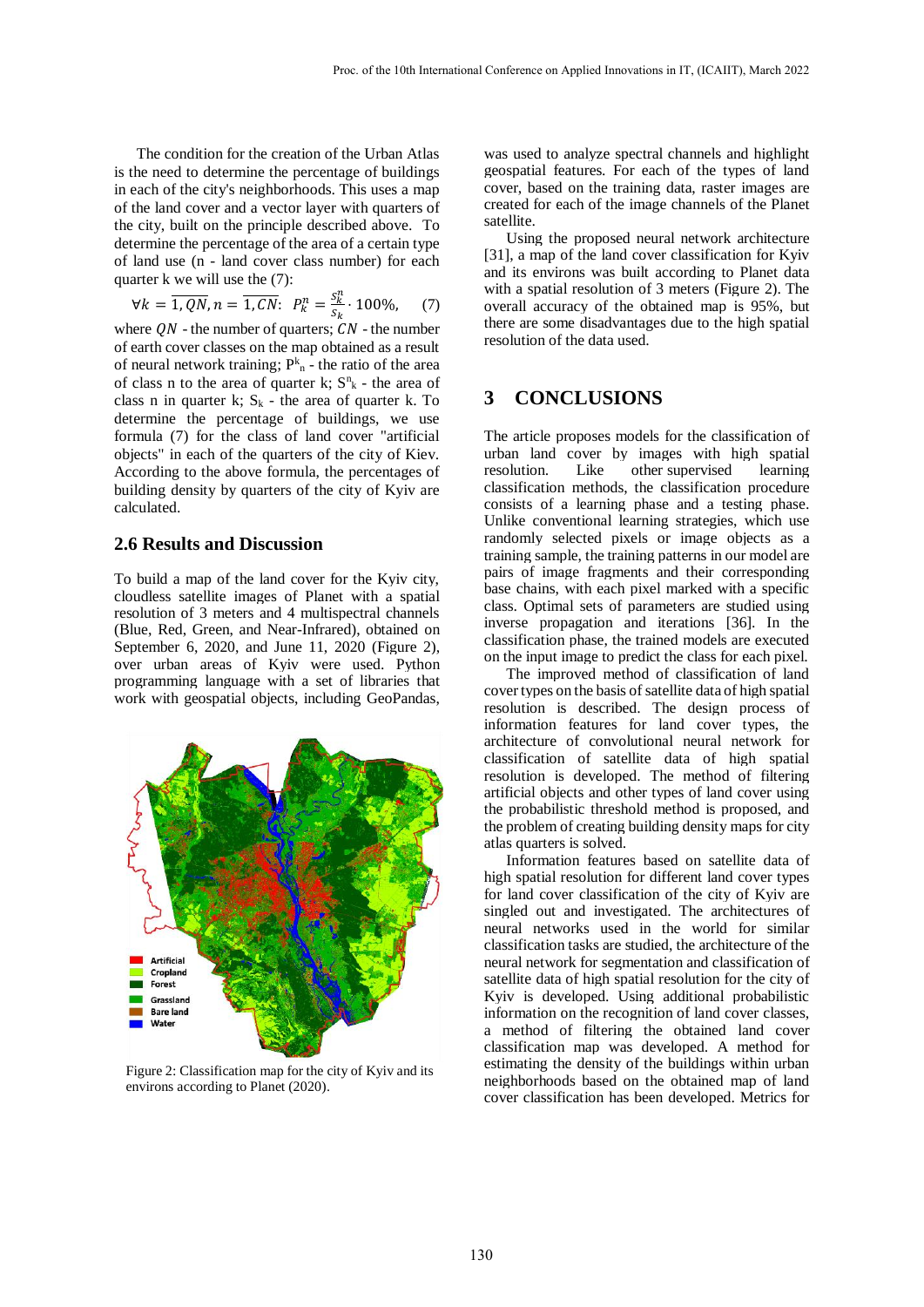the accuracy estimation of the obtained results are determined. All these methods and metrics are implemented in the Python programming language.

# **ACKNOWLEDGMENTS**

This research was funded by the National Research foundation of Ukraine within the project 2020.02/0284 «Geospatial models and information technologies of satellite monitoring of smart city problems», which won the competition "Leading and Young Scientists Research Support".

### **REFERENCES**

- <span id="page-6-0"></span>[1] P. Casals-Carrasco, S. Kubo, and B. Babu, "Madhavan Application of Spectral Mixture Analysis for Terrain Evaluation Studies", Int. J. of Remote Sensing, 2000, vol. 21, pp. 3039-3055.
- [2] R. Manandhar, I. Odeh, and T. Ancev, "Improving the accuracy of land use and land cover classification of landsat data using post-classification enhancement", Remote Sens, 2009, vol. 1, pp. 330-344.
- [3] T. Blaschke, "Object based image analysis for remote sensing", ISPRS J. Photogramm, Remote Sens, 2010, vol. 65, pp. 2-16.
- [4] D. C. Duro, S. E. Franklin, and M. G. Dubé, "A comparison of pixel-based and object-based image analysis with selected machine learning algorithms for the classification of agricultural landscapes using SPOT-5 HRG imagery", Remote Sens, Environ, 2012, vol. 118, pp. 259-272.
- <span id="page-6-16"></span>[5] Z. Y. Lv, P. L. Zhang, and J. A. Benediktsson, "Automatic object-oriented, spectral-spatial feature extraction driven by Tobler's first law of geography for very high-resolution aerial imagery classification", Remote Sens, 2017, vol. 9, p. 285.
- [6] D. Marmanis, K. Schindler, J. D. Wegner, S. Galliani, M. Datcu, and U. Stilla, "Classification with an edge: Improving semantic image segmentation with boundary detection", ISPRS J. Photogramm, Remote Sens, 2018, vol. 135, pp. 158-172.
- [7] W. Dong, T.J. Wu, J.C. Luo, Y.W. Sun, and L. G. Xia, "Land-parcel-based Digital Soil Mapping of Soil Nutrient Properties in an Alluvial-diluvia Plain Agricultural Area in China", Geoderma, 2019, vol. 340, pp. 234-248.
- <span id="page-6-1"></span>[8] K. Simonyan and A. Zisserman, "Very deep convolutional networks for large-scale image recognition", In Proceedings of the 3rd International Conference on Learning Representations (ICLR 2015), San Diego, CA, USA, 7-9 May 2015, pp. 1-14.
- [9] D. Lu and Q. Weng, "A survey of image classification methods and techniques for improving classification performance", Int. J. Remote Sens, 2007, vol. 28, pp. 823- 870.
- [10] M. Pesaresi, A. Gerhardinger, and F. Kayitakire, "A robust built-up area presence index by anisotropic rotationinvariant textural measure", IEEE J. Sel. Top. Appl. Earth Observ. Remote Sens, 2008, vol. 1, pp.180-192.
- [11] D. J. Marceau, P. J. Howarth, J. M. Dubois, and D. J. Gratton, "Evaluation of the grey-level co-occurrence matrix method for land-cover classification using SPOT imagery", IEEE Trans. Geosci, Remote Sens, 1990, vol. 28. pp. 513-519.
- <span id="page-6-2"></span>[12] E. Hussain and J. Shan, "Object-based urban land cover classification using rule inheritance over very highresolution multisensor and multitemporal data", GISci, Remote Sens, 2016, vol. 53, pp. 164-182.
- <span id="page-6-3"></span>[13] D. Li, Y. Ke, H. Gong, and X. Li, "Object-based urban tree species classification using bi-temporal WorldView-2 and WorldView-3 images", Remote Sens, 2015, vol. 7. pp. 16917-16937.
- <span id="page-6-4"></span>[14] G. Fu, H. Zhao, C. Li, and L. Shi, "Segmentation for High-Resolution Optical Remote Sensing Imagery Using Improved Quadtree and Region Adjacency Graph Technique", Remote Sens, 2013, vol. 5, pp. 3259-3279.
- <span id="page-6-5"></span>[15] M. Cordts, M. Omran, S. Ramos, T. Rehfeld, M. Enzweiler, R. Benenson, W. Franke, S. Roth, and B. Schiele, "The cityscapes dataset for semantic urban scene understanding", In Proceedings of the IEEE conference on computer vision and pattern Recognition (CVPR), Las Vegas, NV, USA, 27– 30 June 2016, pp. 3213-3223.
- <span id="page-6-6"></span>[16] V. Mnih and G. E. Hinton, "Learning to detect roads in highresolution aerial images", In Computer Vision—ECCV 2010, Lecture Notes in Computer Science; Daniilidis, K., Maragos, P., Paragios, N., Eds., Springer: Berlin/Heidelberg, Germany, 2010, vol. 6316, pp. 210-223.
- <span id="page-6-7"></span>[17] J. Wang, J. Song, M. Chen, and Z. Yang, "Road network extraction: A neural-dynamic framework based on deep learning and a finite state machine", Int. J, Remote Sens, 2015, vol. 36, pp. 3144-3169.
- <span id="page-6-8"></span>[18] F. Hu, G. S. Xia, J. Hu, and L. Zhang, "Transferring deep convolutional neural networks for the scene classification of high-resolution remote sensing imagery," Remote Sens, 2015, vol. 7, pp. 14680-14707.
- <span id="page-6-9"></span>[19] M. Längkvist, A. Kiselev, M. Alirezaie, and A. Loutfi, "Classification and segmentation of satellite orthoimagery using convolutional neural networks", Remote Sens, 2016, vol. 8, p. 329.
- <span id="page-6-10"></span>[20] E. Maltezos, "Deep convolutional neural networks for building extraction from orthoimages and dense image matching point clouds", J. Appl, Remote Sens, 2017, vol. 11, pp. 1-22.
- <span id="page-6-11"></span>[21] X. Pan and J. Zhao, "A central-point-enhanced convolutional neural network for high-resolution remotesensing image classification", Int. J, Remote Sens, 2017, vol. 38, pp. 6554-6581.
- <span id="page-6-12"></span>[22] J. Long, E. Shelhamer, and T. Darrell, "Fully convolutional networks for semantic segmentation", In Proceedings of the IEEE Conference on Computer Vision and Pattern Recognition (CVPR), Boston, MA, USA, 5-7 June 2015, pp. 3431-3440.
- <span id="page-6-13"></span>[23] J. Sherrah, "Fully convolutional networks for dense semantic labeling of high-resolution aerial imagery", arXiv, 2016, arXiv:1606.02585.
- <span id="page-6-14"></span>[24] N. Audebert, B. Le Saux, and S. Lefè vre, "Beyond RGB: Very high resolution urban remote sensing with multimodal deep networks", ISPRS J. Photogramm, Remote Sens, 2018, vol. 140, pp. 20-32.
- <span id="page-6-15"></span>[25] X. Sun, S. Shen, X. Lin, and Z. Hu, "Semantic Labeling of High Resolution Aerial Images Using an Ensemble of Fully Convolutional Networks", J. Appl, Remote Sens, 2017, vol. 11, p. 042617.